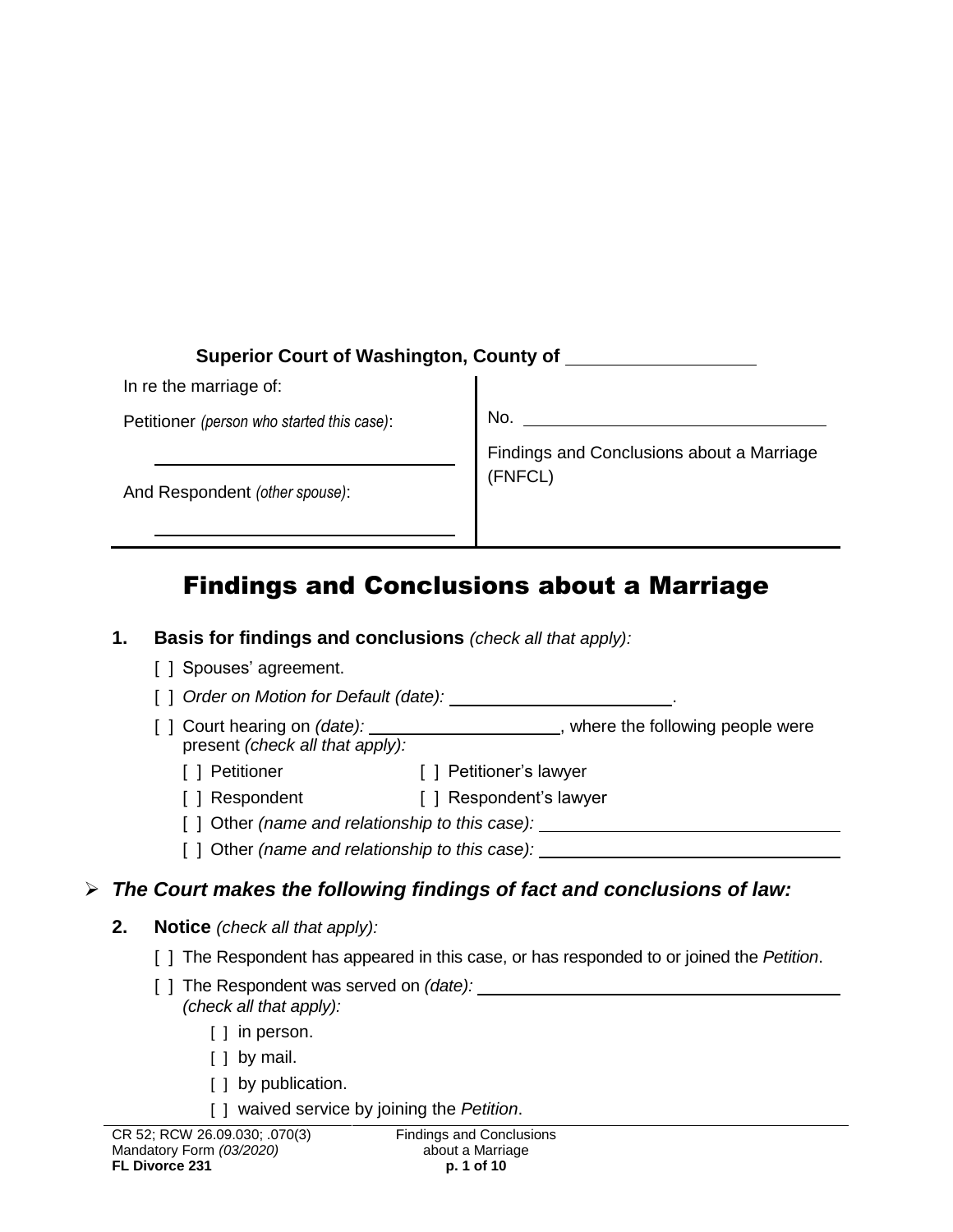### **3. Jurisdiction over the marriage and the spouses** *(check all that apply):*

At the time the *Petition* was filed,

the Petitioner [ ] lived [ ] did not live in Washington State.

the Respondent [ ] lived [ ] did not live in Washington State.

- [ ] The Petitioner and Respondent lived in this state while they were married, and the Petitioner still lives in this state or is stationed here as a member of the armed forces.
- [ ] The Petitioner is a member of the armed forces and has been stationed here for at least 90 days.
- [ ] The Petitioner and Respondent may have conceived a child together in this state.
- [ ] Other *(specify):*

**Conclusion:** The court [ ] has [ ] does not have jurisdiction over the marriage.

The court [ ] **has** [ ] does **not have** jurisdiction over the Respondent.

### **4. Information about the marriage**

- [ ] The spouses were married on *(date):* <u>and at *(city and* at *(city and at*  $\left($ *city and*  $\left($ </u> *state):* .
- [ ] Before they married, the spouses were registered domestic partners. Their domestic partnership was registered with the State of on *(date):* and:
	- [] it converted into a marriage by law on June 30, 2014. (RCW 26.60.100.)
	- [ ] they were married on *(date):* at *(city and state):*

.

### **5. Separation Date**

The marital community ended on *(date):* \_\_\_\_\_\_\_\_\_\_\_\_\_\_\_\_\_\_\_\_\_\_\_\_\_. The parties stopped acquiring community property and incurring community debt on this date.

### **6. Status of the marriage**

- [ ] **Divorce –** This marriage is irretrievably broken, and it has been 90 days or longer since the *Petition* was filed and the *Summons* was served or the Respondent joined the *Petition*.
- [ ] **Legal Separation –** The *(check one or both):* [ ] Petitioner [ ] Respondent want/s to be legally separated.
- [ ] **Invalidity –** The *(check one or both):* [ ] Petitioner [ ] Respondent want/s to invalidate (annul) this marriage, and the court finds the following facts about the validity of this marriage:

**Conclusion:** The Petition for divorce, legal separation or invalidity (annulment) should be: [ ] approved.

[ ] denied.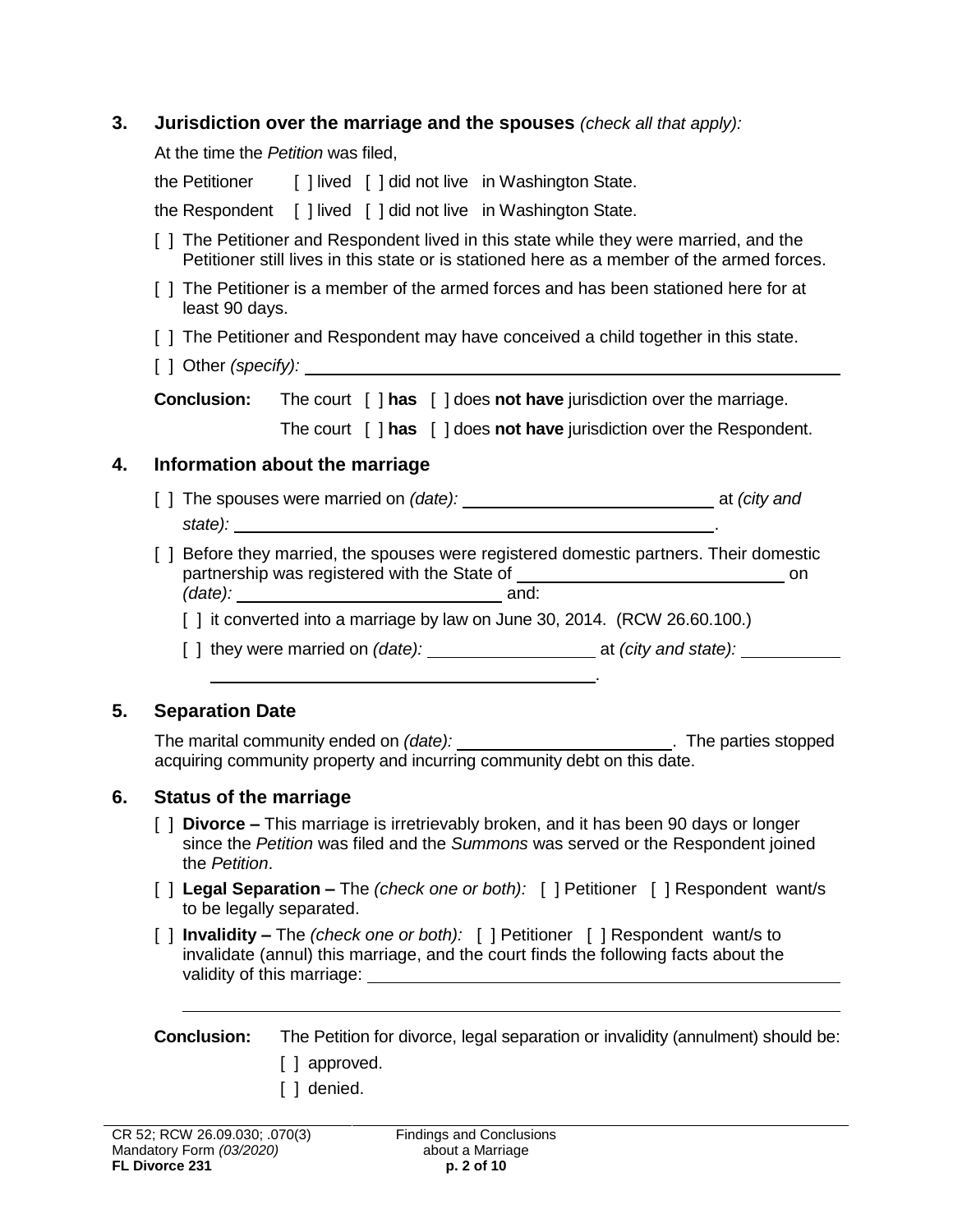# **7. Separation Contract**

- [ ] There is no separation contract.
- [ ] The spouses signed a separation contract on *(date):* .

**Conclusion:** The parties should *(check one):*

- [] be ordered to comply with the terms of the contract.
- [  $\mid$  **not** be ordered to comply with the terms of the contract because:
- [ ] The contract provides that it shall **not** be set forth, filed, or made an exhibit to the order.
- **8. Real Property** (land or home)
	- [ ] Neither spouse owns any real property.
	- [ ] The spouses' real property is listed in Exhibit . This Exhibit is attached and made part of these Findings.
	- [ ] The spouses' real property is listed in the separation contract described in **7**.
	- [ ] The spouses' real property is listed below:

| <b>Real Property Address</b> | <b>Tax Parcel Number</b> | <b>Community or Separate Property</b>                                                            |  |
|------------------------------|--------------------------|--------------------------------------------------------------------------------------------------|--|
|                              |                          | [] community property<br>[] Petitioner's separate property<br>[ ] Respondent's separate property |  |
|                              |                          | [] community property<br>[] Petitioner's separate property<br>[] Respondent's separate property  |  |
|                              |                          | [] community property<br>[] Petitioner's separate property<br>[] Respondent's separate property  |  |

- [] The court does not have jurisdiction to divide real property.
- [ ] Other *(specify):*

**Conclusion:** The division of real property described in the final order is fair (just and equitable).

- **9. Community Personal Property** (possessions, assets, or business interests of any kind)
	- [ ] There is no community personal property.
	- [ ] The community personal property has already been divided fairly between the spouses. Each spouse should keep any community personal property that s/he now has or controls.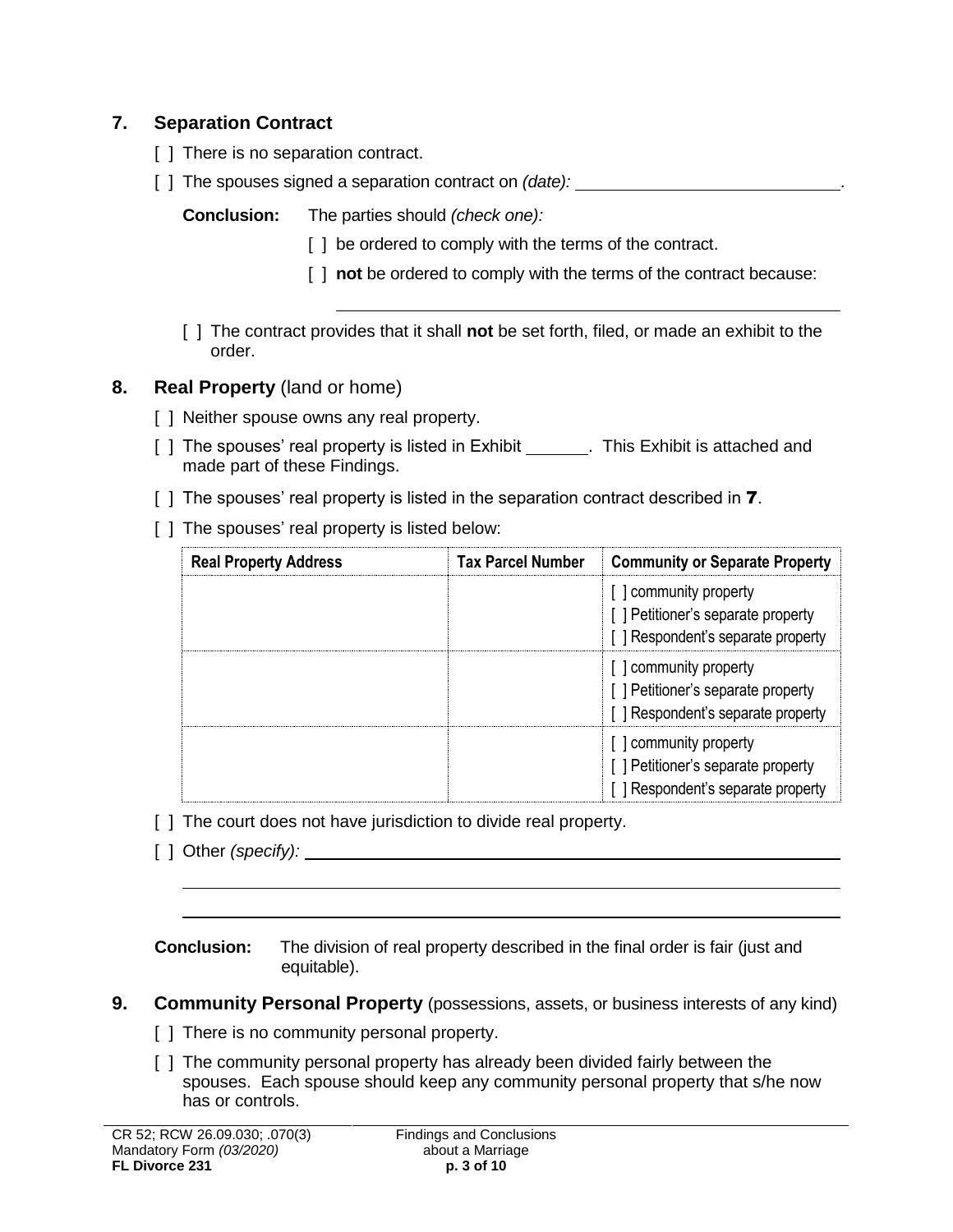- [ ] The spouses' community personal property is listed in Exhibit . This Exhibit is attached and made part of these Findings.
- [] The spouses' community personal property is listed in the separation contract described in 7.
- [ ] The spouses' community personal property is listed below. *(Include vehicles, pensions/ retirement, insurance, bank accounts, furniture, businesses, etc. Do not list more than the last four digits of any account number. For vehicles, list year, make, model and VIN or license plate number.)*

- [ ] The court does not have jurisdiction to divide property.
- [ ] Other *(specify):*

**Conclusion:** The division of community personal property described in the final order is fair (just and equitable).

### **10. Separate Personal Property** *(possessions, assets or business interests of any kind)*

- [ ] Neither spouse has separate personal property.
- [ ] The **Petitioner** has no separate personal property.
- [ ] The **Respondent** has no separate personal property.
- [ ] The separate personal property has already been divided fairly between the spouses. Each spouse should keep any separate property that s/he now has or controls.
- [ ] The **Petitioner's** separate personal property is listed in Exhibit . This Exhibit is attached and made part of these Findings.
- [ ] The **Respondent's** separate personal property is listed in Exhibit . This Exhibit is attached and made part of these Findings.
- [ ] The spouses' separate personal property is listed in the separation contract described in 7.
- [ ] The **Petitioner's** separate personal property is listed below. *(Include vehicles, pensions/ retirement, insurance, bank accounts, furniture, businesses, etc. Do not list more than the last four digits of any account number. For vehicles, list year, make, model and VIN or license plate number.)*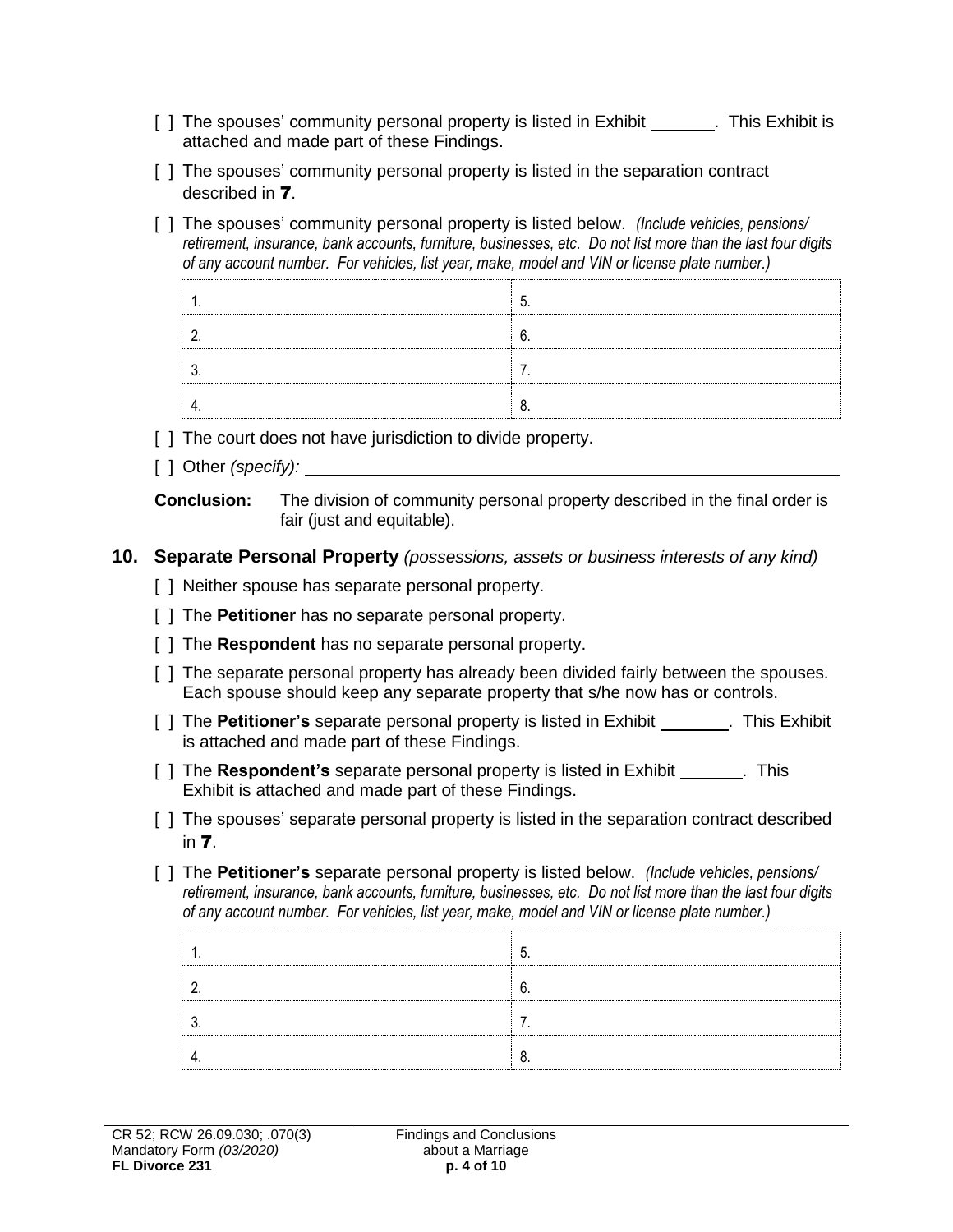[ ] The **Respondent's** separate personal property is listed below. *(Include vehicles, pensions/ retirement, insurance, bank accounts, furniture, businesses, etc. Do not list more than the last four digits of any account number. For vehicles, list year, make, model and VIN or license plate number.)*

[ ] The court does not have jurisdiction to divide property.

[ ] Other *(specify):*

**Conclusion:** The division of separate personal property described in the final order is fair (just and equitable).

# **11. Community Debt**

- [ ] There is no community debt.
- [ ] The community debt has already been divided fairly between the spouses.
- [ ] The spouses' community debt is listed in Exhibit \_\_\_\_\_\_\_. This Exhibit is attached and made part of these Findings.
- [ ] The spouses' community debt is listed in the separation contract described in **7**.
- [ ] The spouses' community debt is listed below:

| <b>Debt Amount</b> | <b>Creditor</b> (person or company owed this debt) | <b>Account Number</b><br>(last 4 digits only) |
|--------------------|----------------------------------------------------|-----------------------------------------------|
|                    |                                                    |                                               |
|                    |                                                    |                                               |
|                    |                                                    |                                               |
|                    |                                                    |                                               |

- [ ] The court does not have jurisdiction to divide debt.
- [ ] Other *(specify):*

**Conclusion:** The division of community debt described in the final order is fair (just and equitable).

### **12. Separate Debt**

- [ ] Neither spouse has separate debt.
- [ ] The **Petitioner** has no separate debt.
- [ ] The **Respondent** has no separate debt.
- [] The separate debt has already been divided fairly between the spouses.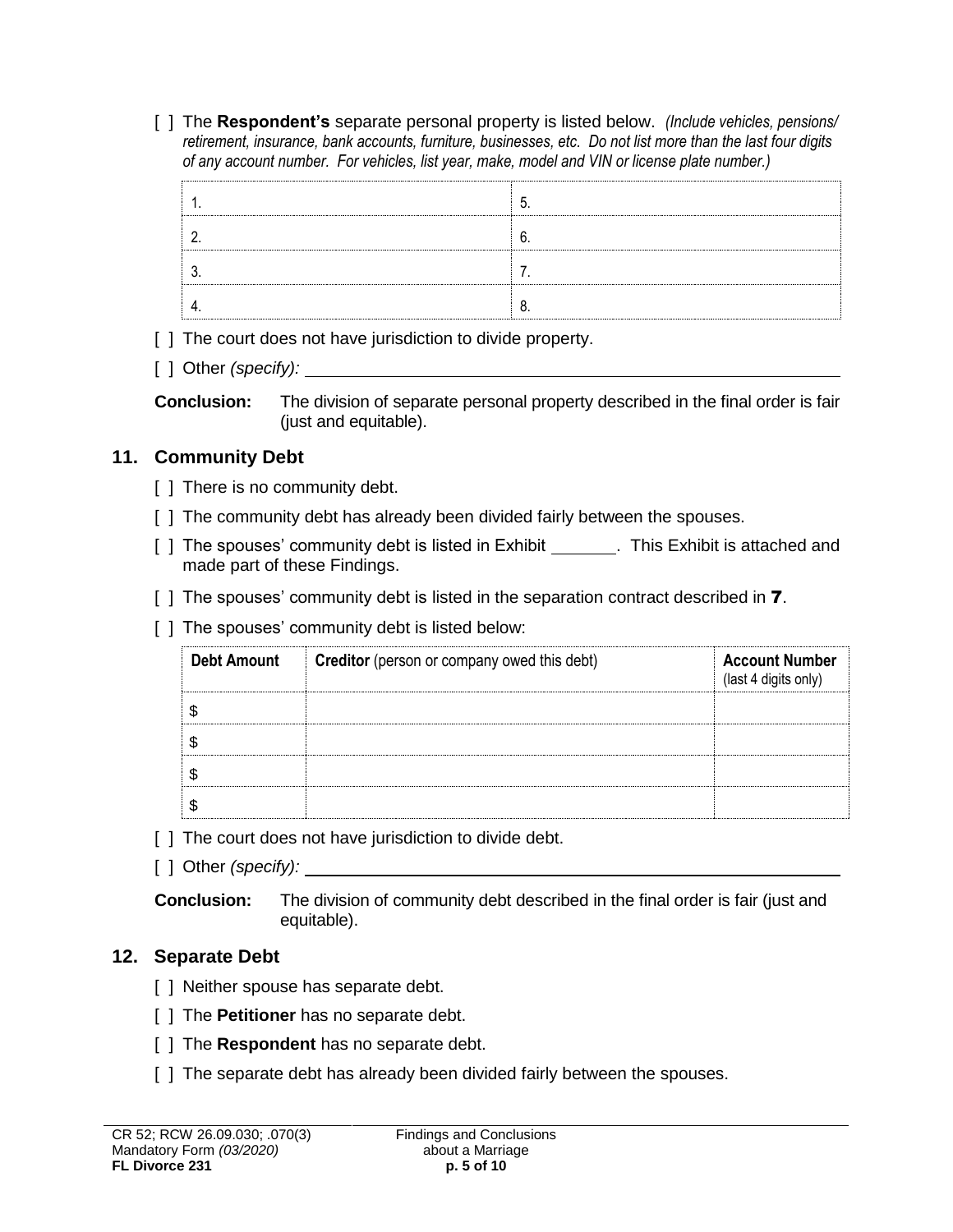- [ ] The **Petitioner's** separate debt is listed in Exhibit . This Exhibit is attached and made part of these Findings.
- [ ] The **Respondent's** separate debt is listed in Exhibit **......** This Exhibit is attached and made part of these Findings.
- [ ] The spouses' separate debt is listed in the separation contract described in **7**.
- [ ] The **Petitioner's** separate debt is listed below:

| <b>Debt Amount</b> | Creditor (person or company owed this debt) | <b>Account Number</b><br>(last 4 digits only) |
|--------------------|---------------------------------------------|-----------------------------------------------|
|                    |                                             |                                               |
|                    |                                             |                                               |
|                    |                                             |                                               |
|                    |                                             |                                               |

[ ] The **Respondent's** separate debt is listed below:

| <b>Debt Amount</b> | <b>Creditor</b> (person or company owed this debt) | <b>Account Number</b><br>(last 4 digits only) |
|--------------------|----------------------------------------------------|-----------------------------------------------|
|                    |                                                    |                                               |
|                    |                                                    |                                               |
|                    |                                                    |                                               |
|                    |                                                    |                                               |

- [] The court does not have jurisdiction to divide debt.
- [ ] Other *(specify):* \_\_\_\_\_\_

**Conclusion:** The division of separate debt described in the final order is fair (just and equitable).

# **13. Spousal Support** (maintenance/alimony)

- [ ] Spousal support was **not** requested.
- [ ] Spousal support should be based on the separation contract listed in **7**.
- [ ] Spousal support was requested.

**Conclusion:** Spousal support should *(check one):*

[ ] be ordered because: The state of  $\sim$  100  $\mu$  state of  $\sim$  100  $\mu$  state of  $\sim$  100  $\mu$  state of  $\sim$  100  $\mu$  state of  $\mu$  state of  $\mu$  state of  $\mu$  state of  $\mu$  state of  $\mu$  state of  $\mu$  state of  $\mu$  stat

[ ] **not** be ordered because: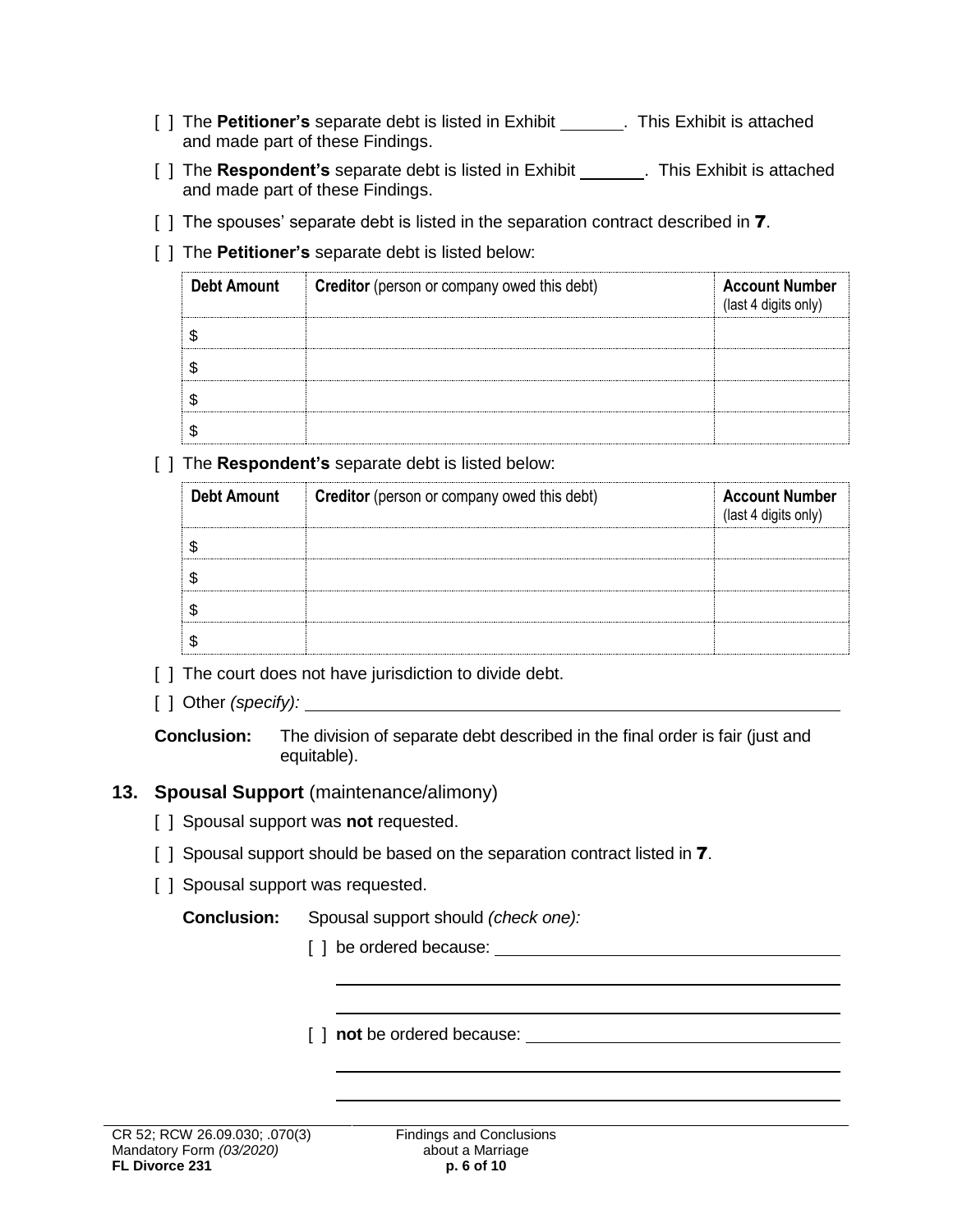### **14. Fees and Costs**

- [ ] Each party should pay his/her own fees or costs.
- [ ] Fees and costs should be paid according to the separation contract listed in **7**.
- [ ] The *(check one):* [ ] Petitioner [ ] Respondent incurred fees and costs, and needs help to pay those fees and costs. The other spouse has the ability to help pay fees and costs and should be ordered to pay the amount as listed in the final order. The court finds that the amount ordered is reasonable.
- [ ] Fees for a guardian ad litem (GAL) or other court-appointed professional should be paid as listed in the final order*.* The court has considered relevant factors including each party's ability to pay, and finds the fees as ordered are reasonable.
- [ ] Other findings:

### **15. Protection Order**

- [ ] No one requested an *Order for Protection* in this case.
- [ ] *(Name)* requested an *Order for Protection* in this case.

**Conclusion:** The court should *(check one):*

[ ] **not** approve an *Order for Protection* because:

[ ] approve an *Order for Protection* because:

### **16. Restraining Order**

- [  $\vert$  No one requested a *Restraining Order* in this case.
- [ ] The *(check one):* [ ] Petitioner [ ] Respondent requested a *Restraining Order*.

**Conclusion:** The court should *(check one):* 

- [ ] **not** approve a *Restraining Order* because:
	-

[ ] approve a *Restraining Order* because:

### **17. Pregnancy**

- [ ] Neither spouse is pregnant.
- [ ] One of the spouses is pregnant *(check one):* [ ] Petitioner [ ] Respondent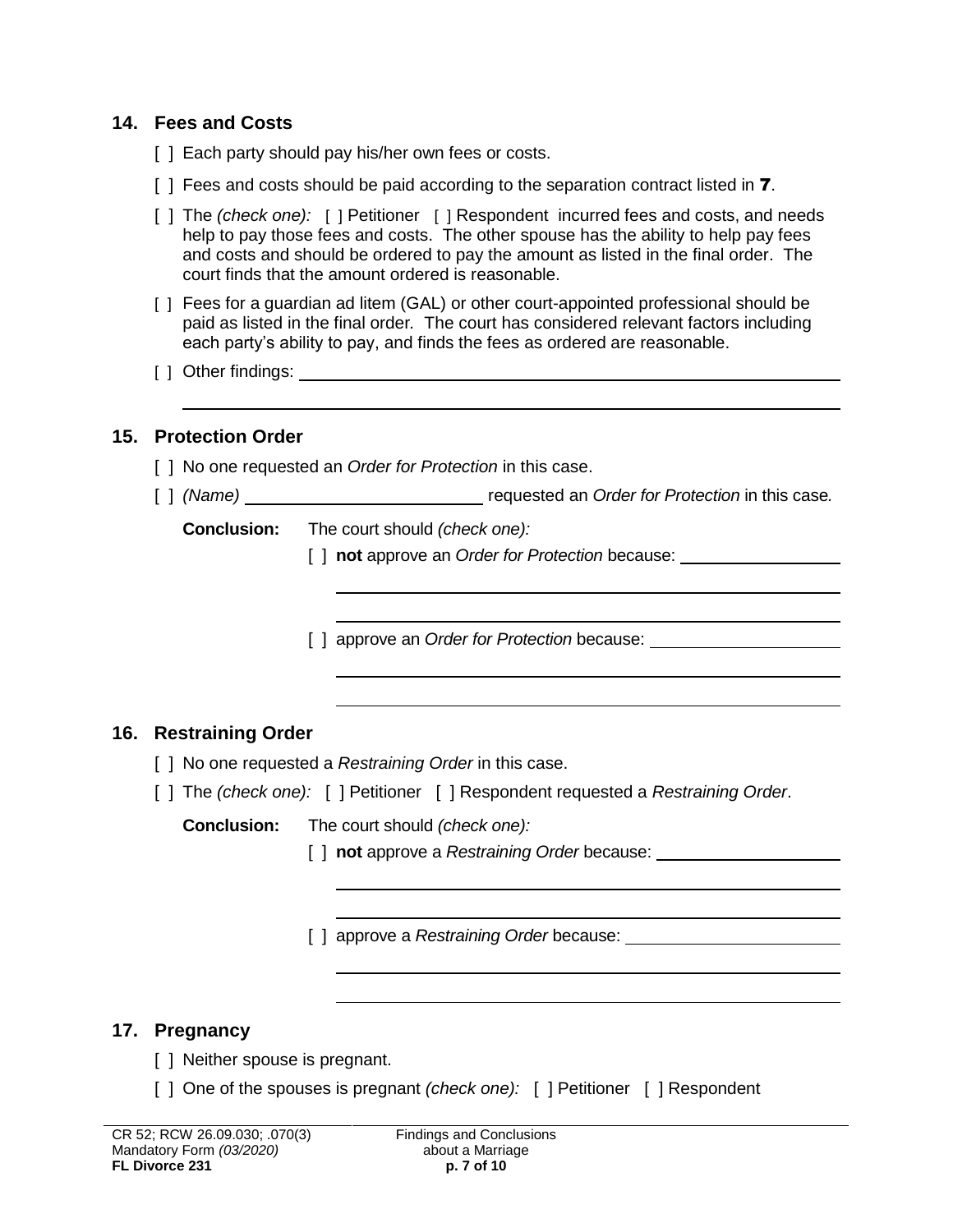- **Conclusion:** The pregnancy shall not delay finalization of this case. Finalization of this case shall not affect any future case about the unborn child's parentage that is filed within the time limits allowed by law.
	- [ ] A case about the parentage of the unborn child has been joined (combined) with this case. The court's *Findings and Conclusions about Parentage* will be filed separately.
	- [ ] Other *(specify):*

*Note:* The law considers the other spouse to be the parent of any child born during the marriage or within 300 days after it ends. If the other spouse is **not** the parent, either spouse may file a *Petition to Decide Parentage* (FL Parentage 301) in court. In most cases, the deadline to file the *Petition to Decide Parentage* is before the child turns four. (*See* RCW 26.26A.115, 26.26A.435.)

If everyone agrees, both spouses and the child's biological father can sign an *Acknowledgment (and Denial) of Parentage*. Those forms must be notarized and filed with the Washington State Registrar of Vital Statistics to be valid.

# **18. Children of the marriage**

- [ ] The spouses have **no** children together who are still dependent.
- [ ] The spouses have the following children together who are still dependent *(only list children the spouses have together, not children from other relationships)*:

|   | Child's name | Child's name |  |
|---|--------------|--------------|--|
|   |              |              |  |
| c |              |              |  |
| n |              |              |  |

If there are children listed above who do not have both spouses listed on their birth certificates, the State Registrar of Vital Statistics should be ordered to amend the children's birth certificates to list both spouses as parents.

- [ ] Other *(specify):*
- **19. Jurisdiction over the children** *(RCW 26.27.201 – .221, .231, .261, .271)*
	- [ ] Does not apply. The spouses have **no** children together who are still dependent.
	- [ ] The court can approve a *Parenting Plan* for the children the spouses have together because *(check all that apply; if a box applies to all of the children, you may write "the children" instead of listing names):*
		- [ ] **Exclusive, continuing jurisdiction** A Washington court has already made a custody order or parenting plan for the children, and the court still has authority to make other orders for *(children's names):* .
		- [ ] **Home state jurisdiction** Washington is the children's home state because *(check all that apply):* 
			- [ ] *(Children's names):* lived in Washington with a parent or someone acting as a parent for at least the 6 months just before this case was filed, or if the children were less than 6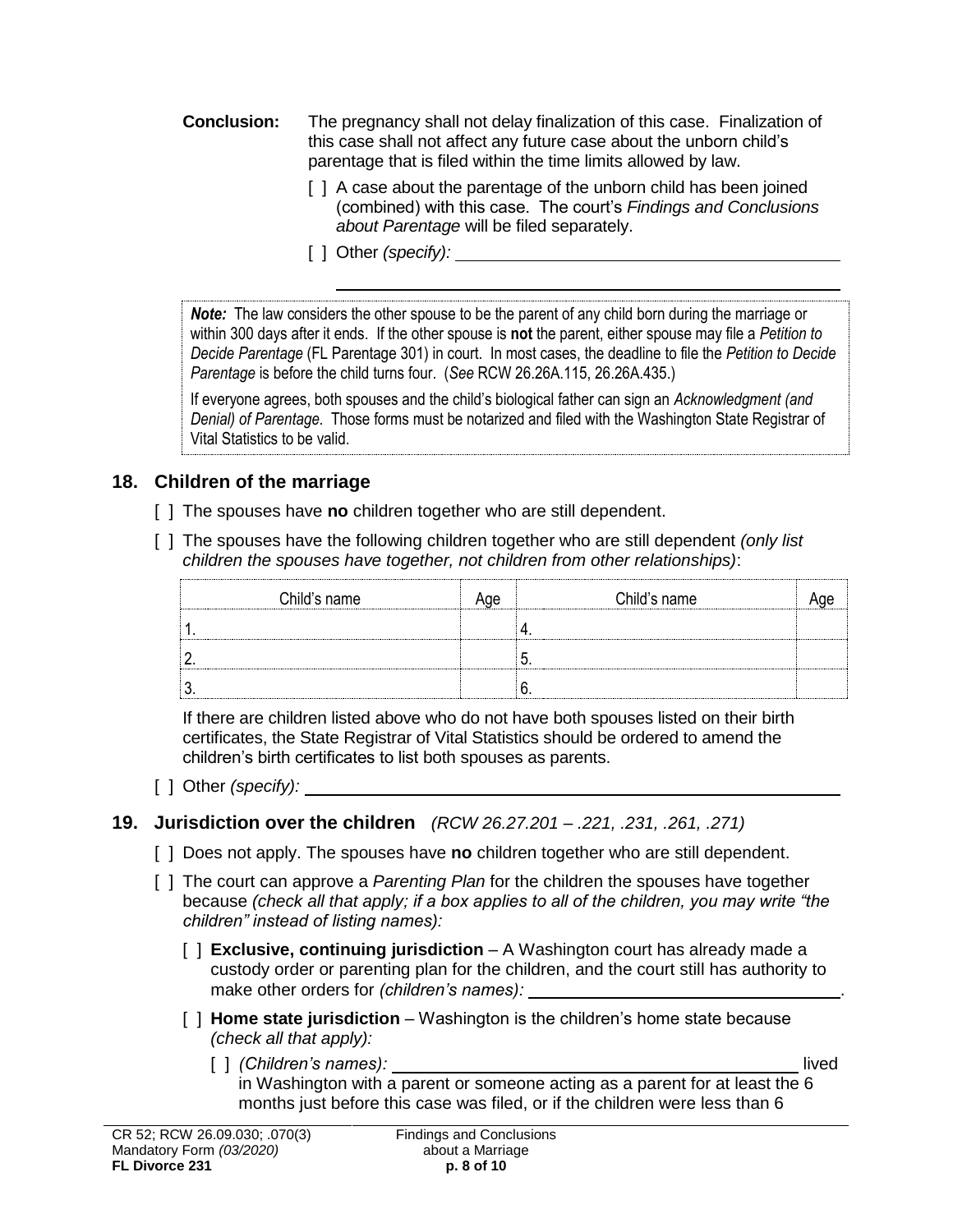months old when the case was filed, they had lived in Washington with a parent or someone acting as a parent since birth.

- [ ] There were times the children were not in Washington in the 6 months just before this case was filed (or since birth if they were less than 6 months old), but those were temporary absences.
- [ ] *(Children's names):* do not live in Washington right now, but Washington was the children's home state sometime in the 6 months just before this case was filed, and a parent or someone acting as a parent of the children still lives in Washington.
- [ ] *(Children's names):* do not have another home state.
- [ ] **No home state or home state declined** No court of any other state (or tribe) has the jurisdiction to make decisions for *(children's names):*

, **or** a court in the children's

home state (or tribe) decided it is better to have this case in Washington **and:**

- The children and a parent or someone acting as a parent have ties to Washington beyond just living here; **and**
- There is a lot of information (substantial evidence) about the children's care, protection, education and relationships in this state.
- [ ] **Other state declined** The courts in other states (or tribes) that might be *(children's names):*  $\qquad \qquad$  's home state have

refused to take this case because it is better to have this case in Washington.

- [ ] **Temporary emergency jurisdiction**  Washington had temporary emergency jurisdiction over (*children's names):* when the case was filed, and now has jurisdiction to make a final custody decision because:
	- When the case was filed, the children were abandoned in this state, or the children were in this state and the children (or children's parent, brother or sister) was abused or threatened with abuse;
	- The court signed a temporary order on *(date)* \_\_\_\_\_\_\_\_\_\_\_\_\_\_\_\_\_\_\_ saying that Washington's jurisdiction will become final if no case is filed in the children's home state (or tribe) by the time the children have been in Washington for 6 months;
	- The children have now lived in Washington for 6 months; **and**
	- No case concerning the children has been started in the children's home state (or tribe).

[ ] Other reason *(specify):*

[ ] The court cannot approve a *Parenting Plan* because the court does not have jurisdiction over the children.

### **20. Parenting Plan**

- [ ] The spouses have **no** children together who are under 18 years old.
- [ ] The court signed the final *Parenting Plan* filed separately today or on *(date):* .